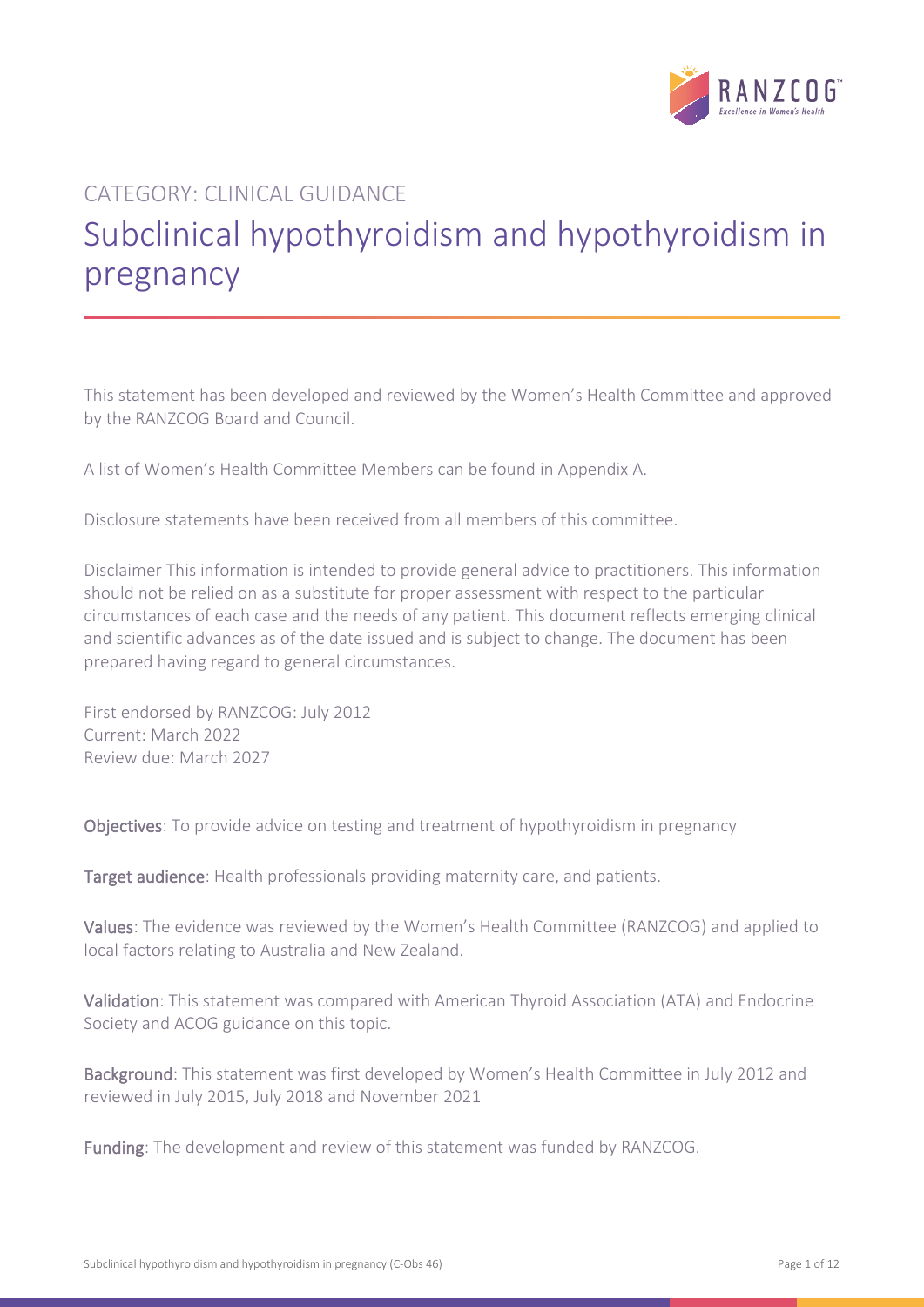

# Contents

| 1. |       |  |  |  |  |
|----|-------|--|--|--|--|
| 2. |       |  |  |  |  |
| 3. |       |  |  |  |  |
|    | 3.1   |  |  |  |  |
|    | 3.2   |  |  |  |  |
|    | 3.3   |  |  |  |  |
|    | 3.4   |  |  |  |  |
| 4. |       |  |  |  |  |
|    | 4.1   |  |  |  |  |
|    | 4.1.1 |  |  |  |  |
|    | 4.1.2 |  |  |  |  |
|    | 4.2   |  |  |  |  |
|    | 4.2.1 |  |  |  |  |
|    | 4.2.2 |  |  |  |  |
|    | 4.2.3 |  |  |  |  |
|    | 4.3   |  |  |  |  |
|    | 4.4   |  |  |  |  |
| 5. |       |  |  |  |  |
| 6. |       |  |  |  |  |
|    |       |  |  |  |  |
|    |       |  |  |  |  |
|    |       |  |  |  |  |
|    |       |  |  |  |  |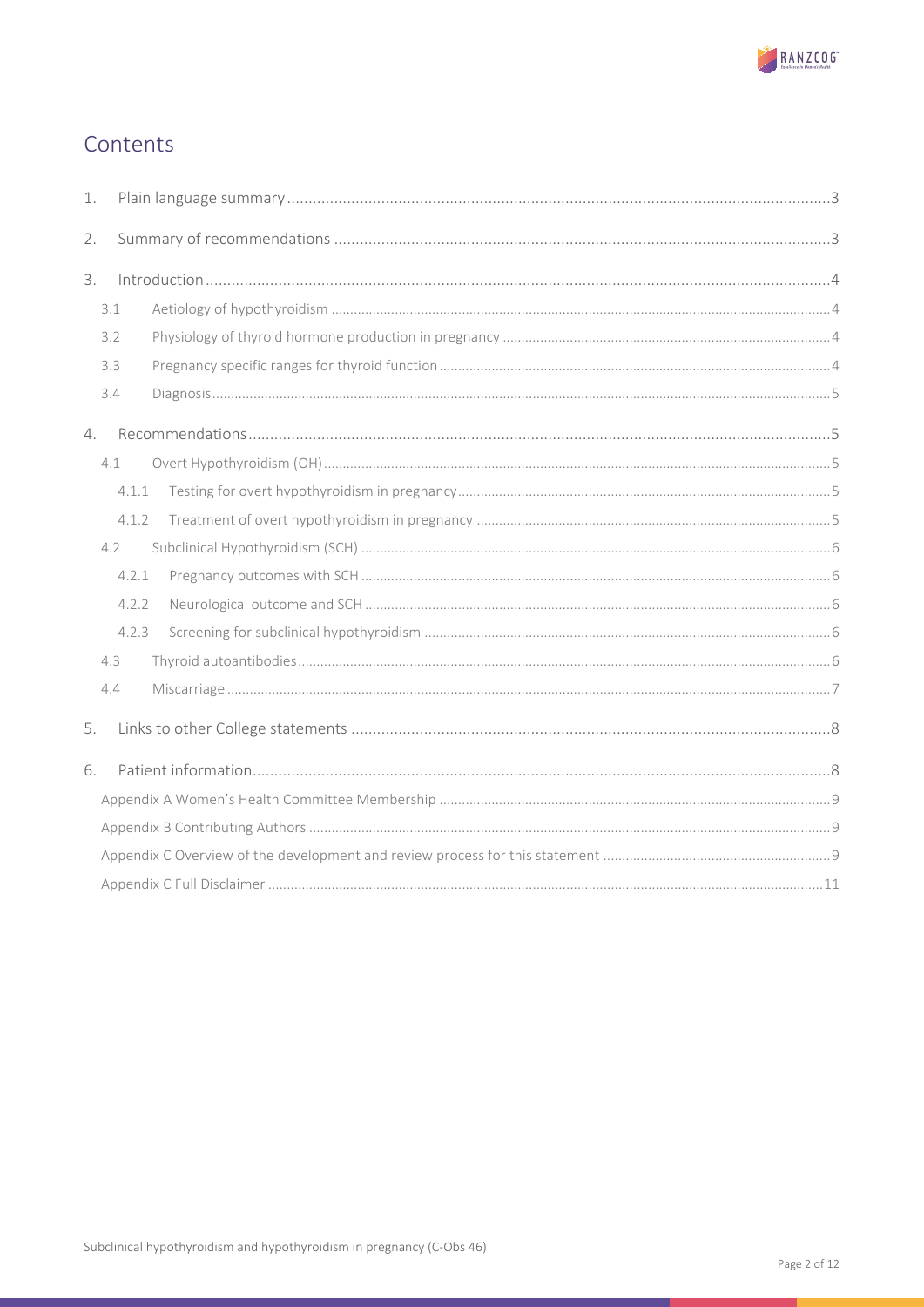

# <span id="page-2-0"></span>1. Plain language summary

The thyroid is a gland in the neck that produces thyroid hormone. This hormone controls how your body uses energy (your "metabolism") and is essential for normal health. Thyroid hormone is particularly important in pregnancy because it is required for normal pregnancy and the development of the baby. A lack of thyroid hormone, or "hypothyroidism" is most commonly caused by autoimmune disease or iodine deficiency. An underactive thyroid may not cause any symptoms, or may cause very low energy levels, feeling cold easily, hair loss or constipation. If untreated, very low levels of thyroid hormone can lead to pregnancy complications and affect the intellectual development of the baby. The diagnosis is made with a blood test, and the treatment is supplementation with thyroid hormone tablets ("thyroxine"). Minor changes in thyroid function, or the presence of thyroid antibodies, do not cause problems during the pregnancy, or for the baby after birth, and should not be treated with thyroxine.

# <span id="page-2-1"></span>2. Summary of recommendations

| <b>Recommendation 1</b>                                                                                                                                                                                             | Grade                             |
|---------------------------------------------------------------------------------------------------------------------------------------------------------------------------------------------------------------------|-----------------------------------|
| Women who are pregnant, planning a pregnancy or breast feeding should take                                                                                                                                          | Consensus-based                   |
| an iodine supplement of 150 micrograms ( $\mu$ g) each day.                                                                                                                                                         | recommendation <sup>1</sup>       |
| <b>Recommendation 2</b>                                                                                                                                                                                             | Grade                             |
| Targeted testing for overt hypothyroidism is recommended in pregnancy.                                                                                                                                              | Consensus-based                   |
| Women with a personal history of thyroid disease, Type 1 diabetes or symptoms<br>of thyroid disease should be tested with TSH and FT4                                                                               | recommendation                    |
| <b>Recommendation 3</b>                                                                                                                                                                                             | Grade                             |
| Overt hypothyroidism should be treated in pregnancy.<br>Overt hypothyroidism is defined as a TSH above the reference range with a<br>decreased T <sub>4</sub> , OR TSH >10 mIU/L, irrespective of the level of FT4. | Consensus-based<br>recommendation |
| <b>Recommendation 4</b>                                                                                                                                                                                             | Grade                             |
| Screening for subclinical hypothyroidism or TPO antibodies, and subsequent<br>treatment with thyroxine is not recommended prior to pregnancy or in<br>pregnancy                                                     | Evidence based<br>recommendation  |
|                                                                                                                                                                                                                     | Grade A                           |
| <b>Recommendation 5</b>                                                                                                                                                                                             | Grade                             |
| Treatment of TPO antibodies in euthyroid women does not reduce miscarriage,                                                                                                                                         | Evidence based                    |
| and so is not recommended.                                                                                                                                                                                          | recommendation                    |
|                                                                                                                                                                                                                     | Grade A                           |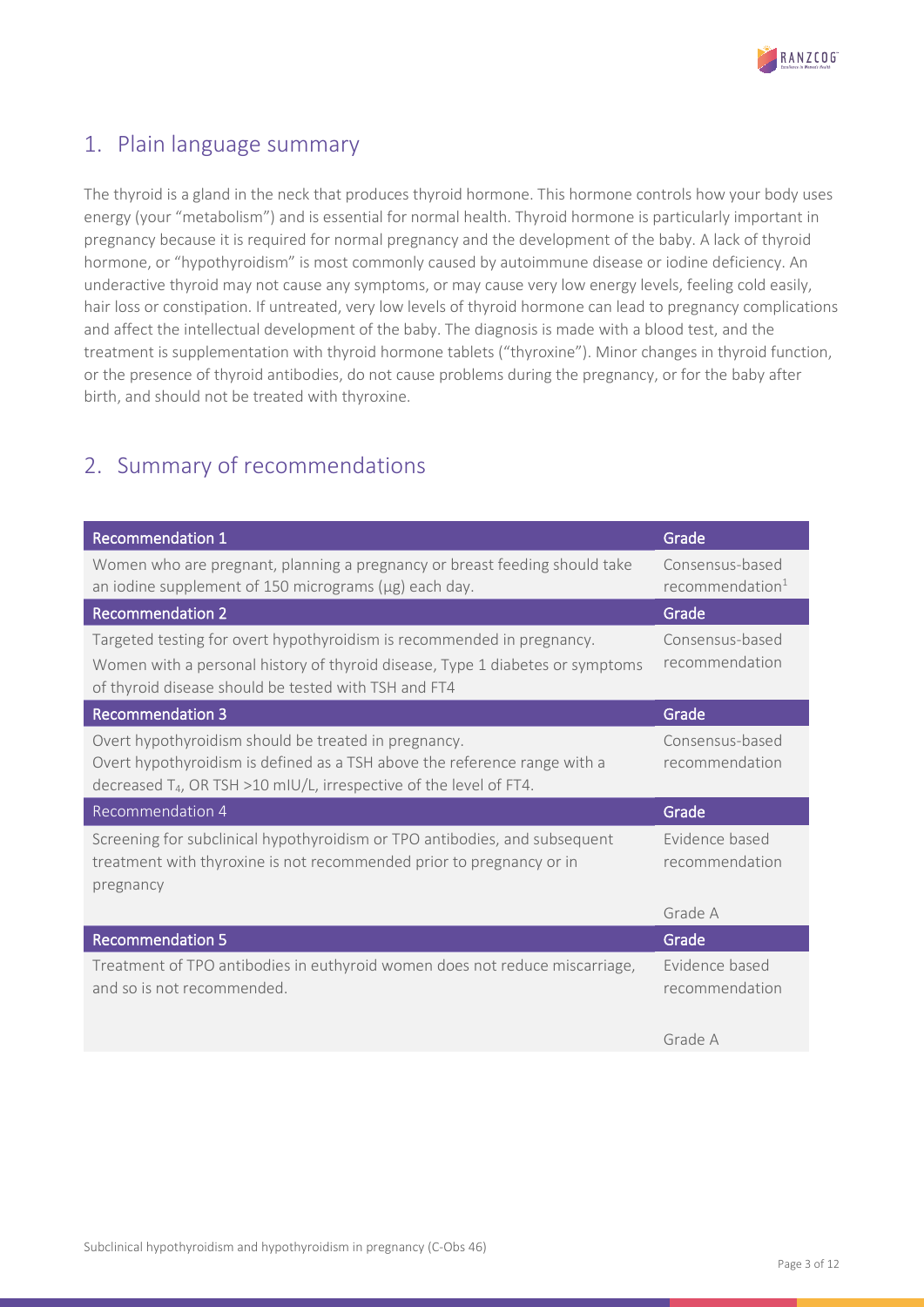

# <span id="page-3-0"></span>3. Introduction

### <span id="page-3-1"></span>3.1 Aetiology of hypothyroidism

The main cause of hypothyroidism in Australia and New Zealand is Hashimoto's thyroiditis. Hashimoto's is an autoimmune disorder and has an association with other autoimmune diseases such as Type 1 diabetes mellitus. Hypothyroidism can also be a result of prior destruction of the thyroid gland (with radio-active iodine treatment); damage to the thyroid through radiation exposure; or removal of the thyroid gland as a treatment for benign nodules, malignancy, or hyperthyroidism.

## <span id="page-3-2"></span>3.2 Physiology of thyroid hormone production in pregnancy

ßHCG is structurally similar to TSH and provides weak thyroid stimulating activity, and so the normal increase in ßHCG in early pregnancy may cause a small transient increase in free T4 (FT4) with subsequent TSH suppression.

The increased renal blood flow and glomerular filtration rate in pregnancy leads to increased iodine clearance and, therefore, the need for increased iodine intake during pregnancy. In women with pre-existing thyroid disease, the thyroid gland cannot respond to the physiological demands of pregnancy, and so increased thyroid replacement is required during pregnancy.

The fetus is reliant on transplacental transfer of maternal thyroid hormone until the fetal thyroid starts to become functional from 12 weeks. The fetus and the fully breastfed infant are dependent on maternal iodine for thyroid hormone synthesis.

The NHMRC recommends that all women who are pregnant, planning a pregnancy or breast feeding should take an iodine supplement of 150µg iodine daily. This is provided in many pregnancy multivitamin preparations<sup>1</sup>.

| Recommendation 1                                                           | Grade                                    |
|----------------------------------------------------------------------------|------------------------------------------|
| Women who are pregnant, planning a pregnancy or breast feeding should take | Consensus-based                          |
| an iodine supplement of 150 micrograms ( $\mu$ g) each day.                | $\mathsf{I}$ recommendation <sup>1</sup> |

# <span id="page-3-3"></span>3.3 Pregnancy specific ranges for thyroid function

#### **TSH**

Local pregnancy specific reference intervals should be used if available, but if these are not available, reference ranges can be defined as 0.5 mU/L less than the non-pregnant range in first trimester, and the same as the nonpregnant range in trimester 2 and 3, or 4 mU/L can be used as the upper limit of the normal range throughout pregnancy.<sup>2</sup>

### FT4

FT4 concentrations also change with increasing gestation. As there is no single international method for standardisation of free thyroid hormone tests, method specific reference intervals are necessary for free thyroid hormone assays.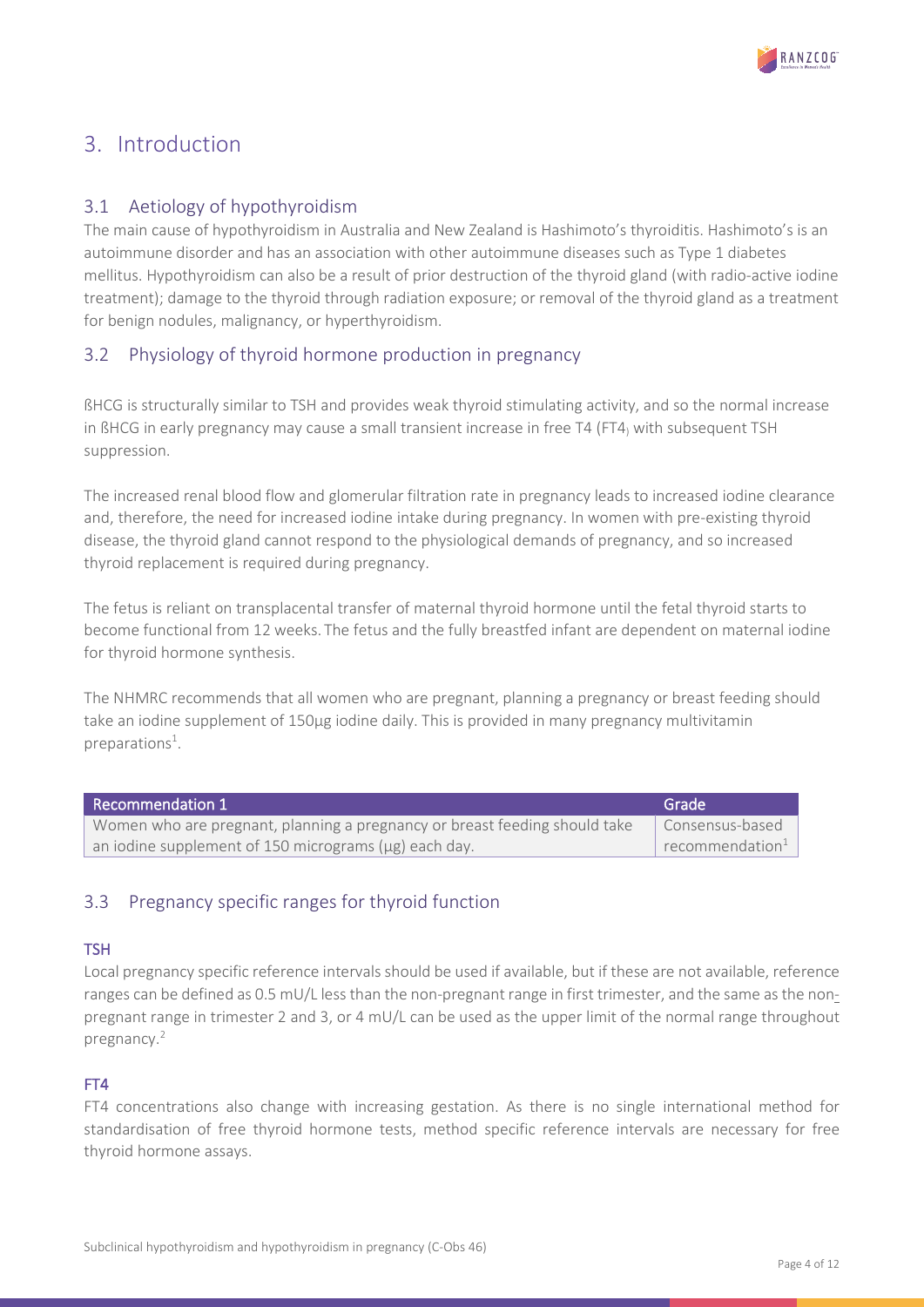

#### <span id="page-4-0"></span>3.4 Diagnosis

Overt hypothyroidism is defined as increased serum TSH and decreased FT4, or TSH >10mIU/L with FT4 within the normal range.

Subclinical hypothyroidism is defined as serum TSH above the reference range, and FT4 within the normal range.

# <span id="page-4-1"></span>4. Recommendations

### <span id="page-4-2"></span>4.1 Overt Hypothyroidism (OH)

Overt hypothyroidism is uncommon in pregnancy as it is associated with anovulation and increased rates of miscarriage. Overt hypothyroidism (OH) is also associated with adverse effects on pregnancy and fetal development, including increased risks of preeclampsia, placental abruption, anaemia and postpartum haemorrhage, prematurity and perinatal mortality<sup>3,4</sup>. In addition, overt hypothyroidism during pregnancy has been linked to developmental delay in children<sup>5</sup>. Adequately treated hypothyroidism is not associated with any adverse maternal, fetal or neonatal complications<sup>6</sup>.

#### <span id="page-4-3"></span>4.1.1 Testing for overt hypothyroidism in pregnancy

Maternal overt hypothyroidism is of similar prevalence to other conditions in which testing has been advocated, a reliable, acceptable test is available, and the beneficial effects of treatment of overt hypothyroidism have been well demonstrated<sup>6</sup>.

Thyroid function testing with serum TSH should be performed in early pregnancy for women with symptoms of thyroid disease, Type 1 diabetes or a personal history of thyroid disease.

| <b>Recommendation 2</b>                                                | Grade           |
|------------------------------------------------------------------------|-----------------|
| Targeted testing for overt hypothyroidism is recommended in pregnancy. | Consensus-based |
|                                                                        | recommendation  |

#### <span id="page-4-4"></span>4.1.2 Treatment of overt hypothyroidism in pregnancy

Pregnant women receiving thyroxine for pre-existing thyroid disease will often require a 30-50% increase in their thyroxine dose form early in the first trimester (two extra doses/ week)<sup>7</sup>. Women with OH should have TSH levels performed at least once per trimester to assess the adequacy of their replacement therapy. The treatment goal for OH should be to maintain maternal serum TSH values within the lower half of trimesterspecific pregnancy ranges<sup>2</sup>.

| <b>Recommendation 3</b>                                                                        | Grade           |
|------------------------------------------------------------------------------------------------|-----------------|
| Overt hypothyroidism should be treated in pregnancy.                                           | Consensus-based |
| This includes women with a TSH above the reference range with a decreased T <sub>4</sub> , AND | recommendation  |
| all women with a TSH >10 mIU/L, irrespective of the level of FT4.                              |                 |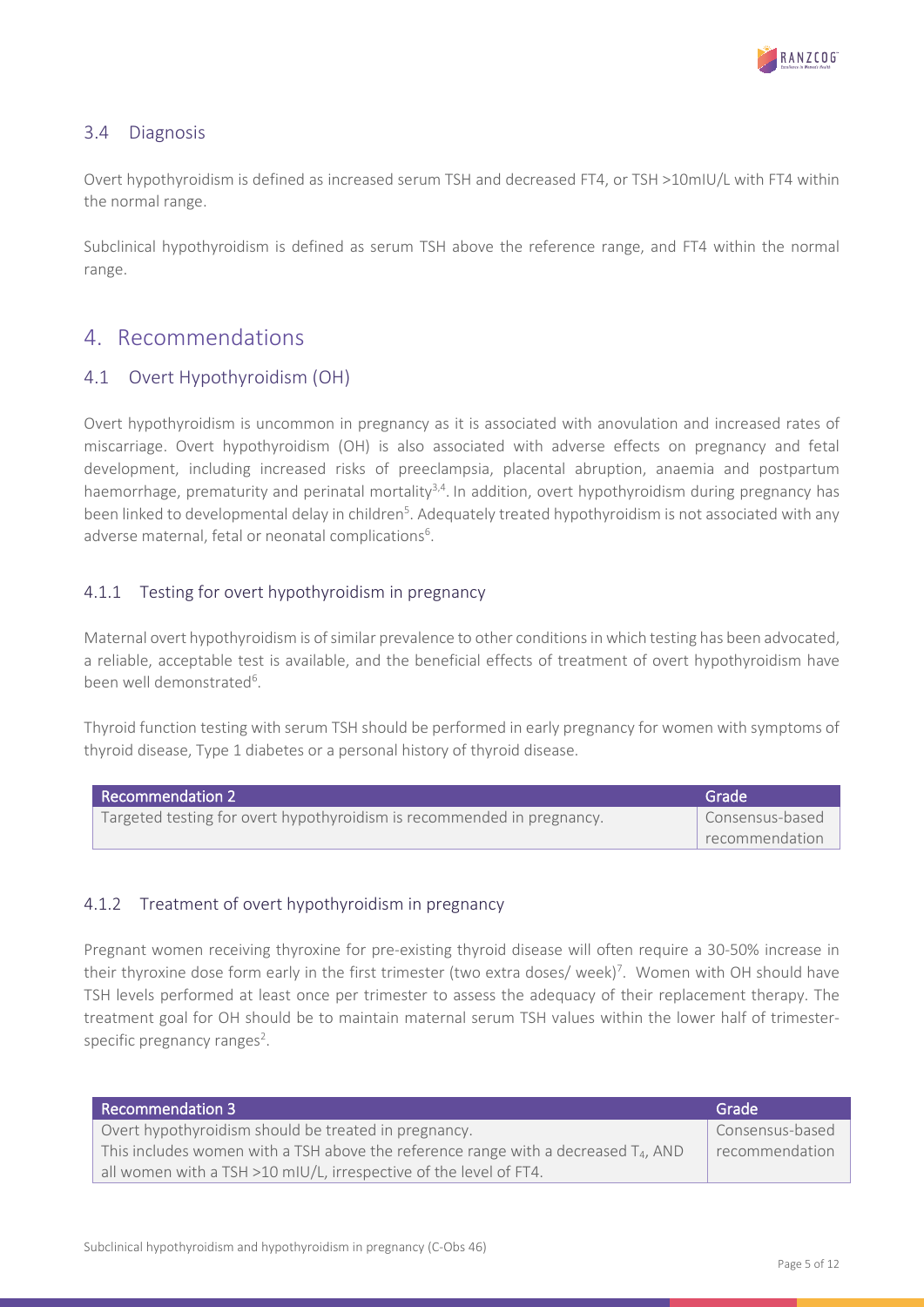

# <span id="page-5-0"></span>4.2 Subclinical Hypothyroidism (SCH)

Subclinical hypothyroidism (SCH) in pregnancy is defined as a TSH level above the pregnancy-related reference range with a normal serum FT4 concentration.

#### <span id="page-5-1"></span>4.2.1 Pregnancy outcomes with SCH

There have been numerous retrospective studies reporting associations between SCH and adverse pregnancy outcomes, however, the data is inconsistent, with many studies failing to demonstrate an adverse effect from untreated SCH. Results from large cohorts and meta-analyses have also not been consistent in demonstrating an association between SCH and adverse pregnancy outcomes<sup>8-11</sup>.

High quality prospective randomized controlled trials involving over one hundred thousand women have not demonstrated any maternal or neonatal benefits from treatment of SCH with thyroxine<sup>12,13</sup>.

#### <span id="page-5-2"></span>4.2.2 Neurological outcome and SCH

The documented association between overt hypothyroidism and childhood developmental delay has not been confirmed in prospective cohort data of women with  $SCH<sup>14-15</sup>$ . The two high quality randomised controlled intervention studies, described above, did not show improved cognitive function in children at 3 or 5 years of age after antenatal screening and maternal treatment for subclinical hypothyroidism $12-13$ . Criticism has been raised of the validity of these trials because thyroxine treatment was not commenced until early second trimester.

#### <span id="page-5-3"></span>4.2.3 Screening for subclinical hypothyroidism

Screening of pregnant women and the subsequent management of SCH and or thyroid autoantibodies has been a controversial issue. Some professional societies recommended widespread targeted screening<sup>2</sup> however others do not<sup>16</sup>. A single study aimed at comparing treatment for SCH using a universal screening versus a case finding approach to SCH did not find a difference in overall outcome between the two groups $^{17}$ . Due to the absence of benefit of treatment of SCH in pregnancy, screening is not recommended.

### <span id="page-5-4"></span>4.3 Hypothyroidism in women with previously treated hyperthyroidism

Women with hypothyroidism who have previously been treated for hyperthyroidism require evaluation for persistent thyroid-stimulating antibodies. Those with positive antibodies should be managed in consultation with a specialist of appropriate expertise due to the risk of fetal and neonatal thyroid dysfunction which requires specific prenatal and neonatal surveillance.

### 4.4 Thyroid autoantibodies

Thyroid auto antibodies, to thyroid peroxidase or thyroglobulin are present in up to 20% of reproductive age women. Two small non-placebo controlled trials in euthyroid, TPO Ab-positive women appeared to show a benefit for reduction of preterm birth with thyroxine treatment, however this benefit has not been confirmed in other studies<sup>18-21</sup>. There is no substantive evidence to support alteration in TSH targets or benefits from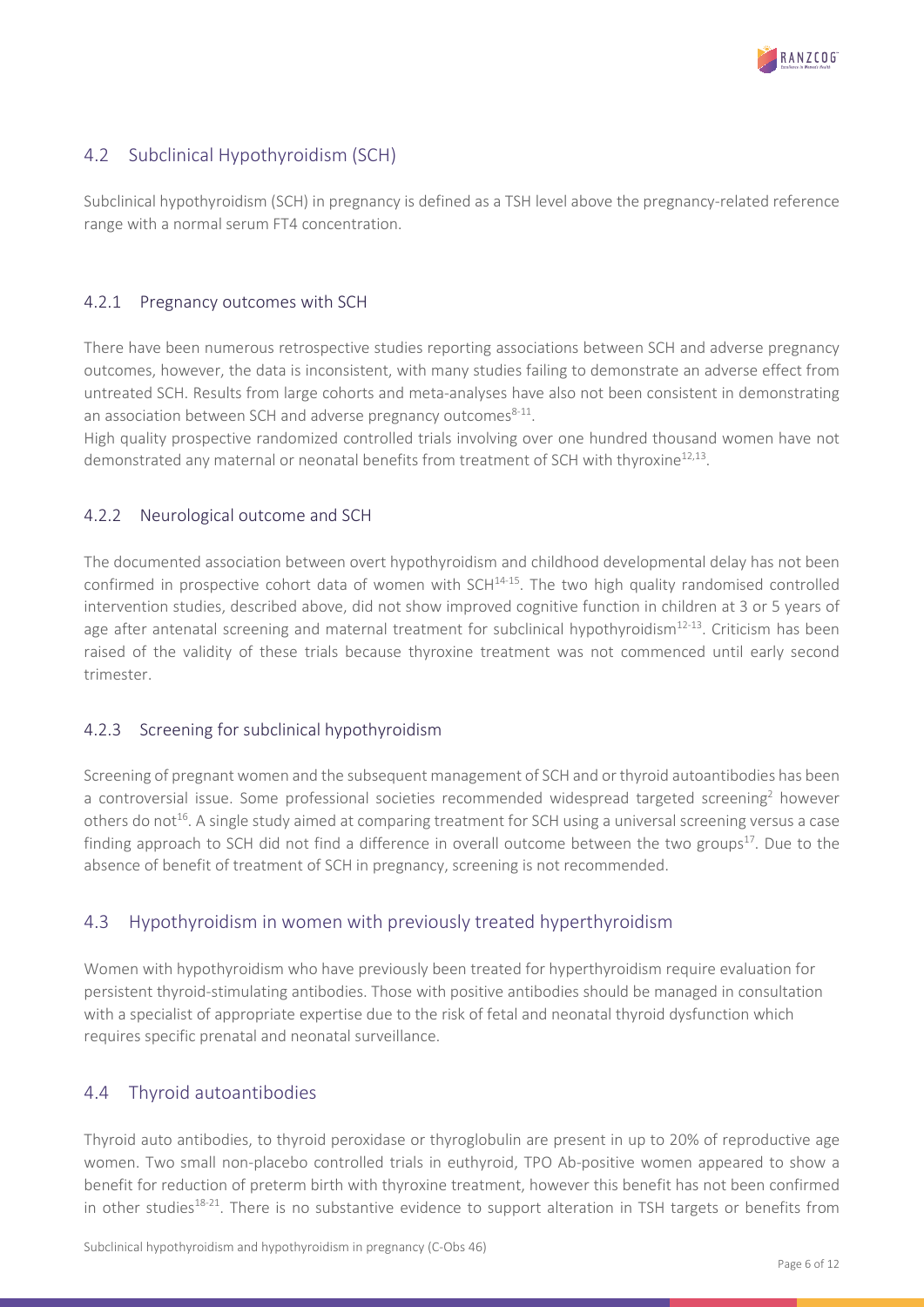

thyroxine treatment based on TPO antibody status and so universal or targeted screening for thyroid autoantibodies is not recommended in pregnancy.

| Recommendation 4                                                                    | Grade          |
|-------------------------------------------------------------------------------------|----------------|
| Screening for subclinical hypothyroidism or TPO antibodies and subsequent treatment | Evidence based |
| with thyroxine is not recommended prior to pregnancy or in pregnancy                | recommendation |
|                                                                                     |                |

#### <span id="page-6-0"></span>4.5 Miscarriage

An association exists between maternal thyroid autoantibodies and SCH, and miscarriage<sup>22</sup>. This association may be because all three of these conditions are more common as women become older. Early trials of intervention to prevent miscarriage in women with SCH or TPO antibodies have generally been of low methodological quality and have had heterogeneous results<sup>18-20</sup>. Newer high quality RCT evidence has not demonstrated benefit from treating euthyroid TPO positive women with thyroxine to prevent miscarriage and so this treatment is not recommended<sup>23</sup>. Evidence is mixed on the benefits of treating SCH to reduce miscarriage and further trials are awaited.

#### 1. References

- 1. Iodine Supplementation for Pregnant and Breastfeeding Women, NHMRC Public Statement 2010
- 2. 2017 Guidelines of the American Thyroid Association for the Diagnosis and Management of Thyroid Disease during Pregnancy and the Postpartum Authors: Erik K. Alexander, Elizabeth N. Pearce, Gregory A. Brent , et al
- 3. Abalovich M, Gutierrez S, Alcaraz G, Maccallini G, Garcia A, Levalle O. Overt and subclinical hypothyroidism complicating pregnancy, Thyroid. 2002;12(1):63-8.
- 4. Sheehan PM, Nankervis A, Araujo Júnior E, Da Silva Costa F. Maternal Thyroid [Disease and Preterm](https://www.ncbi.nlm.nih.gov/pubmed/26383905)  [Birth: Systematic Review and Meta-Analysis.](https://www.ncbi.nlm.nih.gov/pubmed/26383905) J Clin Endocrinol Metab. 2015 Nov;100(11):4325-31.
- 5. Haddow, J.E., Palomaki, G. E. Allan, W. C., Williams, et al. (1999). Maternal thyroid deficiency during pregnancy and subsequent neuropsychological development of the child. N Engl J Med 1999; 341:549
- 6. Tan, T. Cheng, Y. Caughey, A. Are women who are treated for hypothyroidism at risk for pregnancy complications? AJOG 194: 5 2006
- 7. Verga U, Bergamaschi S, Cortelazzi D, Ronzoni S, Marconi AM, Beck-Peccoz P. Adjustment of L-T4 substitutive therapy in pregnant women with subclinical, overt or post-ablative hypothyroidism, Clin Endocrinol (Oxf). 2009;70(5):798-802
- 8. Sheehan PM, Nankervis A, Araujo Júnior E, Da Silva Costa F. Maternal Thyroid Disease and Preterm [Birth: Systematic Review and Meta-Analysis.J](https://www.ncbi.nlm.nih.gov/pubmed/26383905) Clin Endocrinol Metab. 2015 Nov;100(11):4325-31.
- 9. [Casey BM,](https://www.ncbi.nlm.nih.gov/pubmed/?term=Casey%20BM%5BAuthor%5D&cauthor=true&cauthor_uid=16449121) [Dashe JS,](https://www.ncbi.nlm.nih.gov/pubmed/?term=Dashe%20JS%5BAuthor%5D&cauthor=true&cauthor_uid=16449121) [Wells CE,](https://www.ncbi.nlm.nih.gov/pubmed/?term=Wells%20CE%5BAuthor%5D&cauthor=true&cauthor_uid=16449121) [McIntire DD,](https://www.ncbi.nlm.nih.gov/pubmed/?term=McIntire%20DD%5BAuthor%5D&cauthor=true&cauthor_uid=16449121) [Leveno KJ,](https://www.ncbi.nlm.nih.gov/pubmed/?term=Leveno%20KJ%5BAuthor%5D&cauthor=true&cauthor_uid=16449121) [Cunningham FG](https://www.ncbi.nlm.nih.gov/pubmed/?term=Cunningham%20FG%5BAuthor%5D&cauthor=true&cauthor_uid=16449121) [Obstet Gynecol.](https://www.ncbi.nlm.nih.gov/pubmed/16449121) 2006 Feb;107(2 Pt 1):337-41.Subclinical hyperthyroidism and pregnancy outcomes.
- 10. [Negro](https://www.ncbi.nlm.nih.gov/pubmed/?term=Negro%20R%5BAuthor%5D&cauthor=true&cauthor_uid=25288580) R, [Stagnaro-Green A.](https://www.ncbi.nlm.nih.gov/pubmed/?term=Stagnaro-Green%20A%5BAuthor%5D&cauthor=true&cauthor_uid=25288580) Diagnosis and management of subclinical hypothyroidism in pregnancy. [BMJ.](https://www.ncbi.nlm.nih.gov/pubmed/?term=negro+bmj+2014+thyroid) 2014 Oct 6;349:g4929. doi: 10.1136/bmj.g4929.
- 11. [Cleary-Goldman](https://www.ncbi.nlm.nih.gov/pubmed/?term=Cleary-Goldman%20J%5BAuthor%5D&cauthor=true&cauthor_uid=18591312) J, [Malone FD,](https://www.ncbi.nlm.nih.gov/pubmed/?term=Malone%20FD%5BAuthor%5D&cauthor=true&cauthor_uid=18591312) [Lambert-Messerlian](https://www.ncbi.nlm.nih.gov/pubmed/?term=Lambert-Messerlian%20G%5BAuthor%5D&cauthor=true&cauthor_uid=18591312) G, [Sullivan L,](https://www.ncbi.nlm.nih.gov/pubmed/?term=Sullivan%20L%5BAuthor%5D&cauthor=true&cauthor_uid=18591312) [Canick J,](https://www.ncbi.nlm.nih.gov/pubmed/?term=Canick%20J%5BAuthor%5D&cauthor=true&cauthor_uid=18591312) [Porter TF,](https://www.ncbi.nlm.nih.gov/pubmed/?term=Porter%20TF%5BAuthor%5D&cauthor=true&cauthor_uid=18591312) [Luthy D,](https://www.ncbi.nlm.nih.gov/pubmed/?term=Luthy%20D%5BAuthor%5D&cauthor=true&cauthor_uid=18591312) [Gross](https://www.ncbi.nlm.nih.gov/pubmed/?term=Gross%20S%5BAuthor%5D&cauthor=true&cauthor_uid=18591312)  [S,](https://www.ncbi.nlm.nih.gov/pubmed/?term=Gross%20S%5BAuthor%5D&cauthor=true&cauthor_uid=18591312) [Bianchi DW,](https://www.ncbi.nlm.nih.gov/pubmed/?term=Bianchi%20DW%5BAuthor%5D&cauthor=true&cauthor_uid=18591312) [D'Alton ME.](https://www.ncbi.nlm.nih.gov/pubmed/?term=D%27Alton%20ME%5BAuthor%5D&cauthor=true&cauthor_uid=18591312) Maternal thyroid hypofunction and pregnancy outcome. [Obstet](https://www.ncbi.nlm.nih.gov/pubmed/18591312)  [Gynecol.](https://www.ncbi.nlm.nih.gov/pubmed/18591312) 2008 Jul;112(1):85-92. doi: 10.1097/AOG.0b013e3181788dd7.
- 12. Lazarus JH, Bestwick JP, Channon S, Paradice R, Maina A, Rees R, et al. Antenatal thyroid screening and childhood cognitive function, N Engl J Med. 2012;366(6):493-501.
- 13. [Casey BM,](https://www.ncbi.nlm.nih.gov/pubmed/?term=Casey%20BM%5BAuthor%5D&cauthor=true&cauthor_uid=28249134) [Thom EA,](https://www.ncbi.nlm.nih.gov/pubmed/?term=Thom%20EA%5BAuthor%5D&cauthor=true&cauthor_uid=28249134) [Peaceman AM,](https://www.ncbi.nlm.nih.gov/pubmed/?term=Peaceman%20AM%5BAuthor%5D&cauthor=true&cauthor_uid=28249134) [Varner MW,](https://www.ncbi.nlm.nih.gov/pubmed/?term=Varner%20MW%5BAuthor%5D&cauthor=true&cauthor_uid=28249134) et al; [Eunice Kennedy Shriver National Institute of](https://www.ncbi.nlm.nih.gov/pubmed/?term=Eunice%20Kennedy%20Shriver%20National%20Institute%20of%20Child%20Health%20and%20Human%20Development%20Maternal%E2%80%93Fetal%20Medicine%20Units%20Network%5BCorporate%20Author%5D)  [Child Health and Human Development Maternal–Fetal Medicine Units Network.](https://www.ncbi.nlm.nih.gov/pubmed/?term=Eunice%20Kennedy%20Shriver%20National%20Institute%20of%20Child%20Health%20and%20Human%20Development%20Maternal%E2%80%93Fetal%20Medicine%20Units%20Network%5BCorporate%20Author%5D) Treatment of. Subclinical Hypothyroidism or Hypothyroxinemia in Pregnancy [N Engl J Med.](https://www.ncbi.nlm.nih.gov/pubmed/28249134) 2017 Mar 2;376(9):815-825.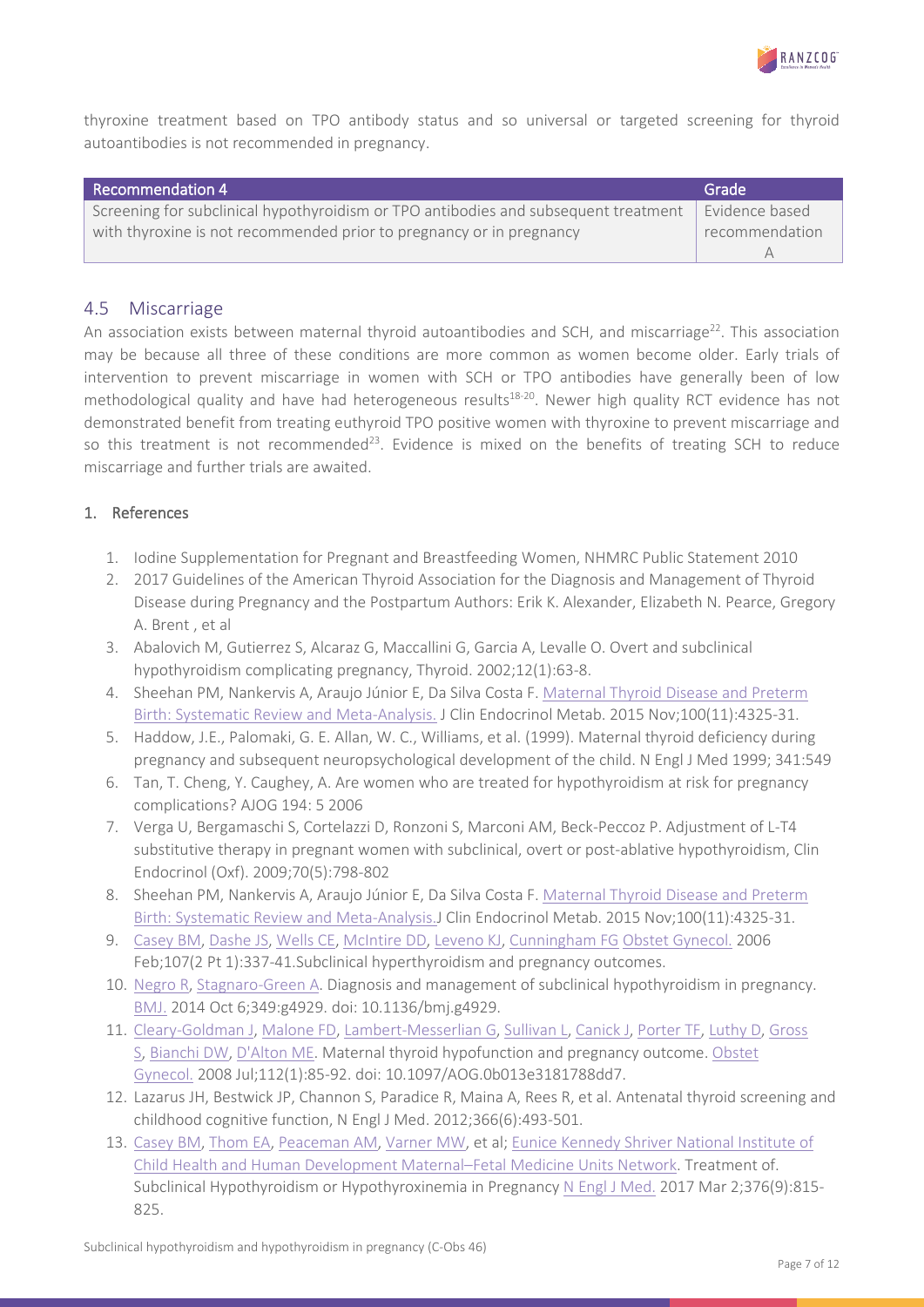

- 14. Korevaar TI, Muetzel R, Medici M, Chaker Let al [Association of maternal](https://www.ncbi.nlm.nih.gov/pubmed/26497402) thyroid function during early [pregnancy with offspring IQ and brain morphology in childhood: a population-based prospective](https://www.ncbi.nlm.nih.gov/pubmed/26497402)  [cohort study.](https://www.ncbi.nlm.nih.gov/pubmed/26497402) Lancet Diabetes Endocrinol. 2016 Jan;4(1):35-43.
- 15. Nelson SM, Haig C, McConnachie A, Sattar N et al Maternal throid function and child educational attainment: prospective cohort study. BMJ. 2018; 360:k452.
- 16. American College of Obstetricans and Gynecologists. Practice Bulletin No. 223: Thyroid Disease in Pregnancy, Obstetrics & Gynecology. 2020;
- 17. Negro R, Schwartz A, Gismondi R, Tinelli A, Mangieri T, Stagnaro-Green A. Universal screening versus case finding for detection and treatment of thyroid hormonal dysfunction during pregnancy, J Clin Endocrinol Metab. 2010;95(4):1699-707.
- 18. [Negro](https://www.ncbi.nlm.nih.gov/pubmed/?term=Negro%20R%5BAuthor%5D&cauthor=true&cauthor_uid=16621910) R<sup>1</sup>, [Formoso G,](https://www.ncbi.nlm.nih.gov/pubmed/?term=Formoso%20G%5BAuthor%5D&cauthor=true&cauthor_uid=16621910) [Mangieri T,](https://www.ncbi.nlm.nih.gov/pubmed/?term=Mangieri%20T%5BAuthor%5D&cauthor=true&cauthor_uid=16621910) [Pezzarossa A,](https://www.ncbi.nlm.nih.gov/pubmed/?term=Pezzarossa%20A%5BAuthor%5D&cauthor=true&cauthor_uid=16621910) [Dazzi D,](https://www.ncbi.nlm.nih.gov/pubmed/?term=Dazzi%20D%5BAuthor%5D&cauthor=true&cauthor_uid=16621910) [Hassan H](https://www.ncbi.nlm.nih.gov/pubmed/?term=Hassan%20H%5BAuthor%5D&cauthor=true&cauthor_uid=16621910) Levothyroxine treatment in euthyroid pregnant women with autoimmune thyroid [disease: effects on obstetrical complications.J](https://www.ncbi.nlm.nih.gov/pubmed/16621910)  [Clin Endocrinol Metab.](https://www.ncbi.nlm.nih.gov/pubmed/16621910) 2006 Jul;91(7):2587-91. Epub 2006 Apr
- 19. Negro R, Schwartz A, Stagnaro-Green A. J Clin Endocrinol Metab. 2016 Oct;101(10):3685-3690. Epub 2016 Jul 26[. Impact of Levothyroxine in Miscarriage and Preterm Delivery Rates in First](https://www.ncbi.nlm.nih.gov/pubmed/27459527)  Trimester [ThyroidAntibody-Positive Women With TSH Less Than 2.5 mIU/L.](https://www.ncbi.nlm.nih.gov/pubmed/27459527)
- 20. Nazarpour S, Ramezani Tehrani F, Simbar M, Tohidi M, Alavi Majd H, Azizi F. [Effects of levothyroxine](https://www.ncbi.nlm.nih.gov/pubmed/27879326)  treatment on pregnancy [outcomes in pregnant women with autoimmune](https://www.ncbi.nlm.nih.gov/pubmed/27879326) thyroid disease. Eur J Endocrinol. 2017 Feb;176(2):253-265.
- 21. Casey, B Thyroid peroxidase antibodies in women with subclinical hypothyroidism or hypothyroxinemia American Journal of Obstetrics & Gynecology , Volume 216 , Issue 1 , S47
- 22. Thangaratinam S, Tan A, Knox E, Kilby MD, Franklyn J, Coomarasamy A. [Association between thyroid](https://www.ncbi.nlm.nih.gov/pubmed/21558126)  [autoantibodies and miscarriage and preterm birth: meta-analysis of evidence.](https://www.ncbi.nlm.nih.gov/pubmed/21558126) BMJ. 2011 May 9;342:d2616.
- 23. Dhillon-Smith RK, Middleton LJ, Sunner KK, Cheed V, Baker K, Farrell-Carver S, et al. Levothyroxine in women with thyroid peroxidase antibodies before conception. N Engl J Med. 2019;380:1316–25.

# <span id="page-7-0"></span>5. Links to other College statements

(C-Gen 15) Evidence-based Medicine, Obstetrics and Gynaecology [https://ranzcog.edu.au/RANZCOG\\_SITE/media/RANZCOG-](https://ranzcog.edu.au/RANZCOG_SITE/media/RANZCOG-MEDIA/Women%27s%20Health/Statement%20and%20guidelines/Clinical%20-%20General/Evidence-based_Medicine_Obstetrics_and_Gynaecology_(C-Gen-15)-March-2021.pdf?ext=.pdf)[MEDIA/Women%27s%20Health/Statement%20and%20guidelines/Clinical%20-%20General/Evidence](https://ranzcog.edu.au/RANZCOG_SITE/media/RANZCOG-MEDIA/Women%27s%20Health/Statement%20and%20guidelines/Clinical%20-%20General/Evidence-based_Medicine_Obstetrics_and_Gynaecology_(C-Gen-15)-March-2021.pdf?ext=.pdf)[based\\_Medicine\\_Obstetrics\\_and\\_Gynaecology\\_\(C-Gen-15\)-March-2021.pdf?ext=.pdf](https://ranzcog.edu.au/RANZCOG_SITE/media/RANZCOG-MEDIA/Women%27s%20Health/Statement%20and%20guidelines/Clinical%20-%20General/Evidence-based_Medicine_Obstetrics_and_Gynaecology_(C-Gen-15)-March-2021.pdf?ext=.pdf)

# <span id="page-7-1"></span>6. Patient information

A range of RANZCOG Patient Information Pamphlets can be ordered via: <https://www.ranzcog.edu.au/Womens-Health/Patient-Information-Guides/Patient-Information-Pamphlets>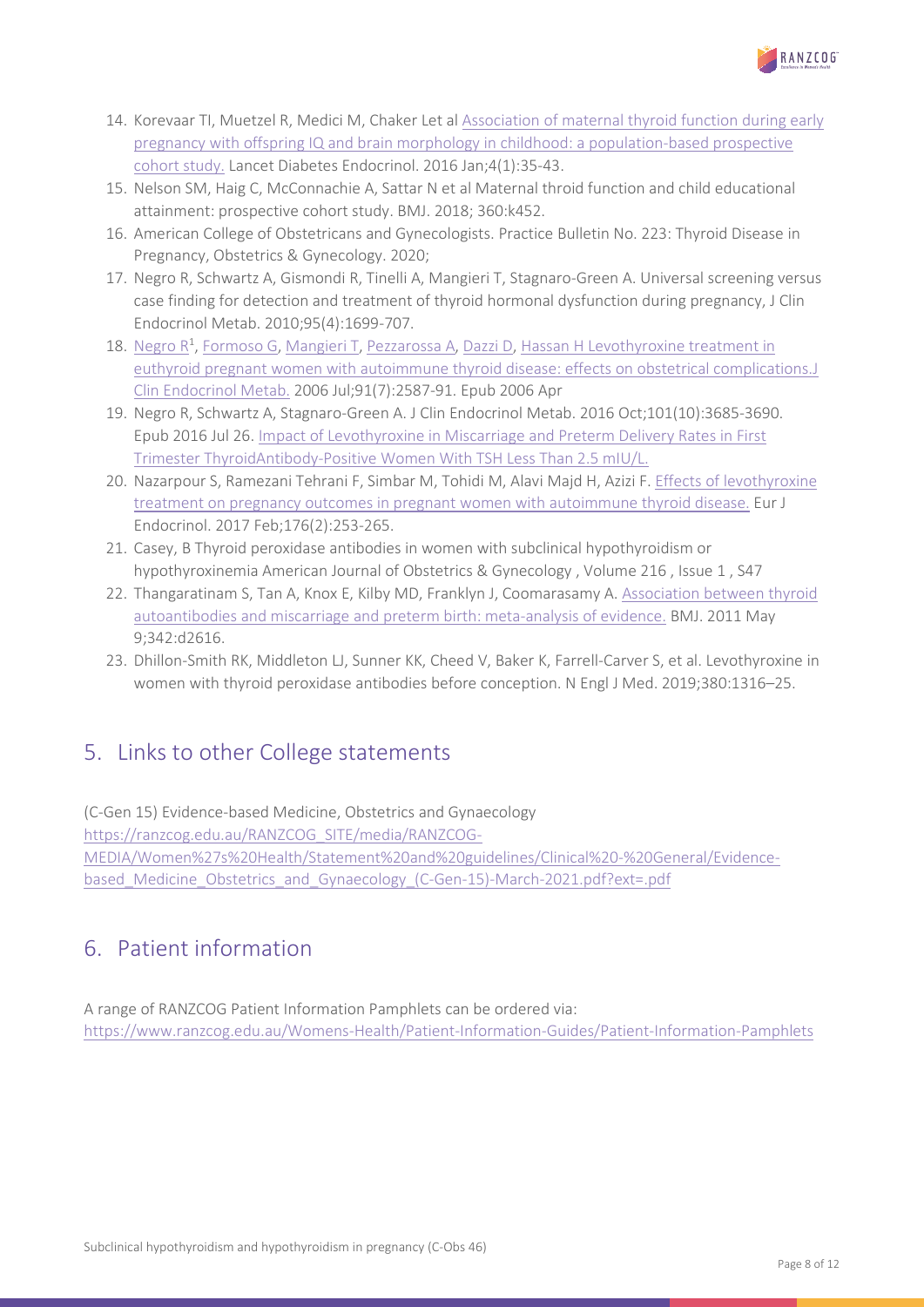

#### Appendices

# <span id="page-8-0"></span>Appendix A Women's Health Committee Membership

| Name                             | Position on Committee                 |
|----------------------------------|---------------------------------------|
| Dr Scott White                   | Chair                                 |
| Dr Gillian Gibson                | Deputy Chair, Gynaecology             |
| Dr Anna Clare                    | Deputy Chair, Obstetrics              |
| Associate Professor Amanda Henry | Member and Councillor                 |
| Dr Samantha Scherman             | Member and Councillor                 |
| Dr Marilla Druitt                | Member and Councillor                 |
| Dr Frank O'Keeffe                | Member and Councillor                 |
| Dr Kasia Siwicki                 | Member and Councillor                 |
| Dr Jessica Caudwell-Hall         | Member and Councillor                 |
| Dr Sue Belgrave                  | Member and Councillor                 |
|                                  | Aboriginal and Torres Strait Islander |
| Dr Marilyn Clarke                | Representative                        |
| Professor Kirsten Black          | <b>SRHSIG Chair</b>                   |
| Dr Nisha Khot                    | Member and SIMG Representative        |
| Dr Judith Gardiner               | Diplomate Representative              |
| Dr Angela Brown                  | Midwifery Representative, Australia   |
| Ms Adrienne Priday               | Midwifery Representative, New Zealand |
| Ms Leigh Toomey                  | Community Representative              |
| Dr Rania Abdou                   | Trainee Representative                |
| Dr Philip Suisted                | Māori Representative                  |
| Prof Caroline De Costa           | Co-opted member (ANZJOG member)       |
| Dr Steve Resnick                 | Co-opted member                       |

# <span id="page-8-1"></span>Appendix B Contributing Authors

The Women's Health Committee acknowledges the contribution from Dr Alexis Shub in reviewing and updating the statement.

### <span id="page-8-2"></span>Appendix C Overview of the development and review process for this statement

#### *i. Steps in developing and updating this statement*

This statement was originally developed in July 2012 and was most recently reviewed in March 2022. The Women's Health Committee carried out the following steps in reviewing this statement:

- Declarations of interest were sought from all members prior to reviewing this statement.
- Structured clinical questions were developed and agreed upon.
- An updated literature search to answer the clinical questions was undertaken.
- At the March 2022 face-to-face committee meeting, the existing consensus-based recommendations were reviewed and updated (where appropriate) based on the available body of evidence and clinical expertise. Recommendations were graded as set out below in Appendix B part iii)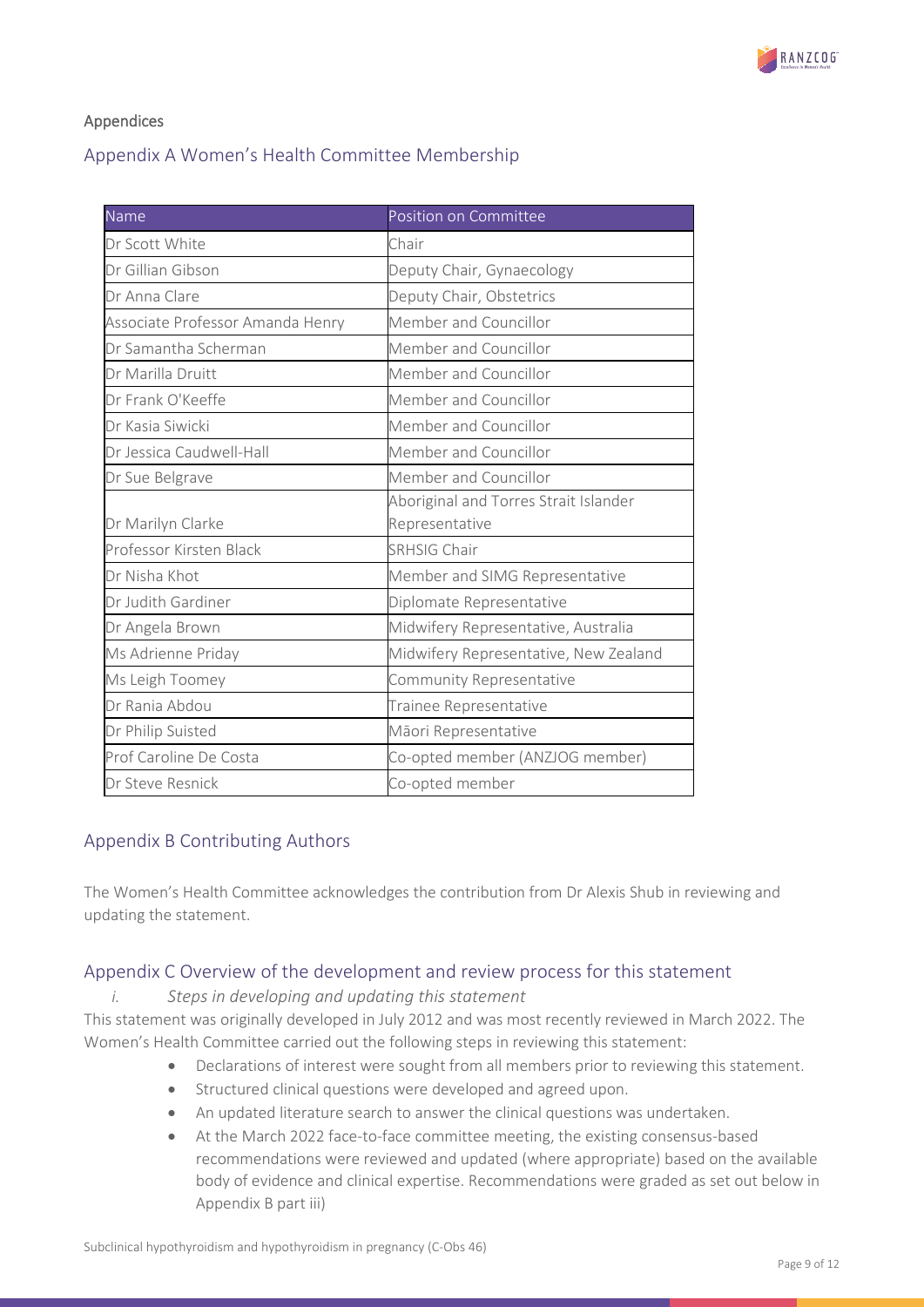

#### *ii. Declaration of interest process and management*

Declaring interests is essential in order to prevent any potential conflict between the private interests of members, and their duties as part of the Women's Health Committee.

A declaration of interest form specific to guidelines and statements was developed by RANZCOG and approved by the RANZCOG Board in September 2012. The Women's Health Committee members were required to declare their relevant interests in writing on this form prior to participating in the review of this statement.

Members were required to update their information as soon as they become aware of any changes to their interests and there was also a standing agenda item at each meeting where declarations of interest were called for and recorded as part of the meeting minutes.

There were no significant real or perceived conflicts of interest that required management during the process of updating this statement.

#### *iii. Grading of recommendations*

Each recommendation in this College statement is given an overall grade as per the table below, based on the National Health and Medical Research Council (NHMRC) Levels of Evidence and Grades of Recommendations for Developers of Guidelines. Where no robust evidence was available but there was sufficient consensus within the Women's Health Committee, consensus-based recommendations were developed, or existing ones updated and are identifiable as such. Consensus-based recommendations were agreed to by the entire committee. Good Practice Notes are highlighted throughout and provide practical guidance to facilitate implementation. These were also developed through consensus of the entire committee.

| Recommendation category   |           | <b>Description</b>                                                      |
|---------------------------|-----------|-------------------------------------------------------------------------|
| Evidence-based            | А         | Body of evidence can be trusted to guide practice                       |
|                           | B         | Body of evidence can be trusted to guide practice in<br>most situations |
|                           | $\subset$ | Body of evidence provides some support for                              |
|                           |           | recommendation(s) but care should be taken in its                       |
|                           |           | application                                                             |
|                           | D         | The body of evidence is weak, and the recommendation                    |
|                           |           | must be applied with caution                                            |
| Consensus-based           |           | Recommendation based on clinical opinion and                            |
|                           |           | expertise as insufficient evidence available                            |
| <b>Good Practice Note</b> |           | Practical advice and information based on clinical                      |
|                           |           | opinion and expertise                                                   |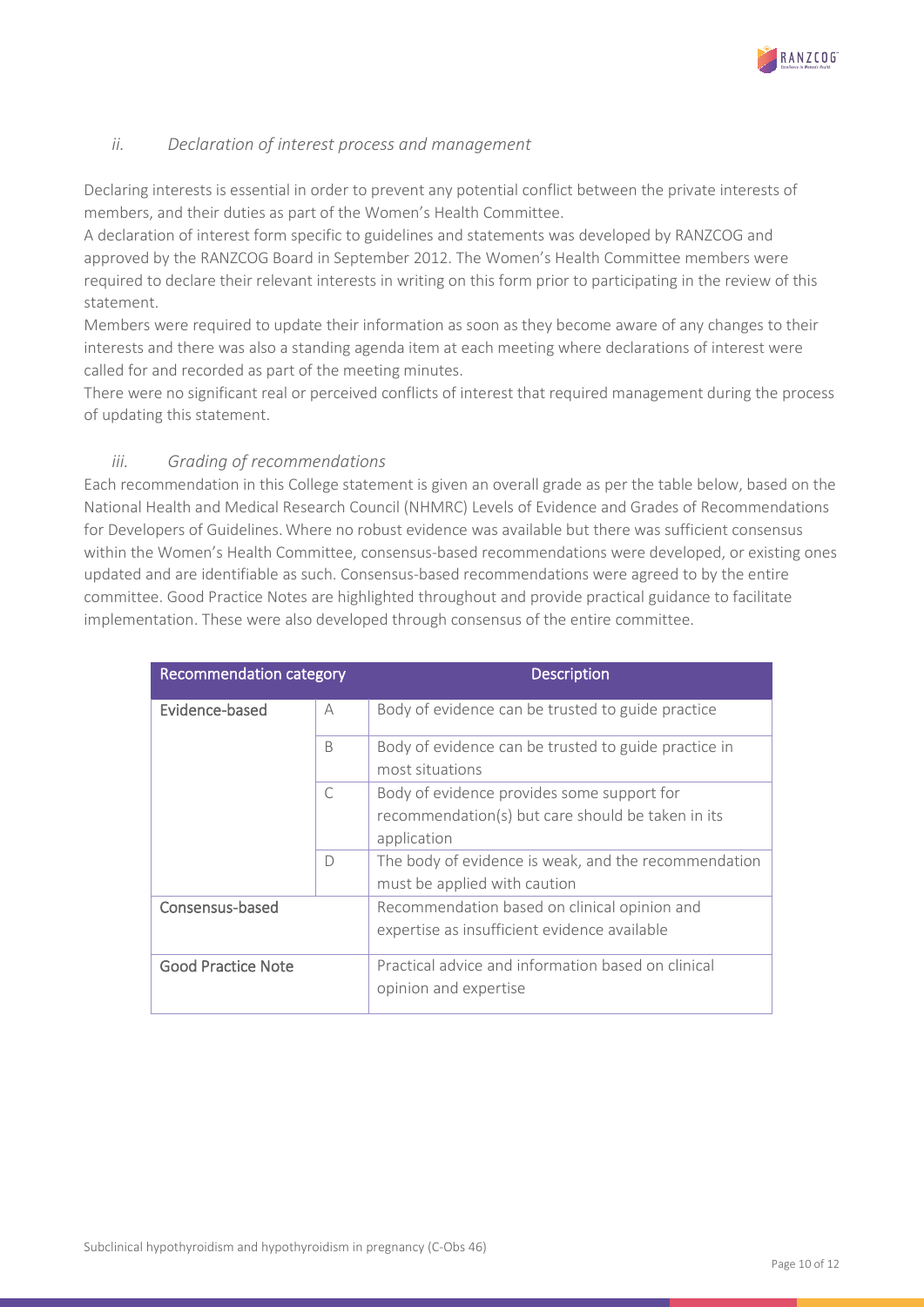

# <span id="page-10-0"></span>Appendix C Full Disclaimer

#### Purpose

This Statement has been developed to provide general advice to practitioners about women's health issues concerning Subclinical hypothyroidism and hypothyroidism in pregnancy and should not be relied on as a substitute for proper assessment with respect to the particular circumstances of each case and the needs of any person. It is the responsibility of each practitioner to have regard to the particular circumstances of each case. Clinical management should be responsive to the needs of the individual person with a subclinical hypothyroidism or hypothyroidism and the particular circumstances of each case.

#### Quality of information

The information available in Subclinical hypothyroidism and hypothyroidism in pregnancy (C-Obs 46) is intended as a guide and provided for information purposes only. The information is based on the Australian/New Zealand context using the best available evidence and information at the time of preparation. While the Royal Australian and New Zealand College of Obstetricians and Gynaecologists (RANZCOG) had endeavoured to ensure that information is accurate and current at the time of preparation, it takes no responsibility for matters arising from changed circumstances or information or material that may have become subsequently available. The use of this information is entirely at your own risk and responsibility.

For the avoidance of doubt, the materials were not developed for use by patients, and patients must seek medical advice in relation to any treatment. The material includes the views or recommendations of third parties and does not necessarily reflect the views of RANZCOG or indicate a commitment to a particular course of action.

#### Third-party sites

Any information linked in this Statement is provided for the user's convenience and does not constitute an endorsement or a recommendation or indicate a commitment to a particular course of action of this information, material, or content unless specifically stated otherwise.

RANZCOG disclaims, to the maximum extent permitted by law any responsibility and all liability (including without limitation, liability in negligence) to you or any third party for inaccurate, out of context, incomplete or unavailable information contained on the third-party website, or for whether the information contained on those websites is suitable for your needs or the needs of any third party for all expenses, losses, damages and costs incurred.

#### Exclusion of liability

The College disclaims, to the maximum extent permitted by law, all responsibility and all liability (including without limitation, liability in negligence) to you or any third party for any loss or damage which may result from your or any third party's use of or reliance of this guideline, including the materials within or referred to throughout this document being in any way inaccurate, out of context, incomplete or unavailable for all expenses, losses, damages, and costs incurred.

#### Exclusion of warranties

To the maximum extent permitted by law, RANZCOG makes no representation, endorsement or warranty of any kind, expressed or implied in relation to the materials within or referred to throughout this guideline being in any way inaccurate, out of context, incomplete or unavailable for all expenses, losses, damages and costs incurred. These terms and conditions will be constructed according to and are governed by the laws of Victoria, Australia.